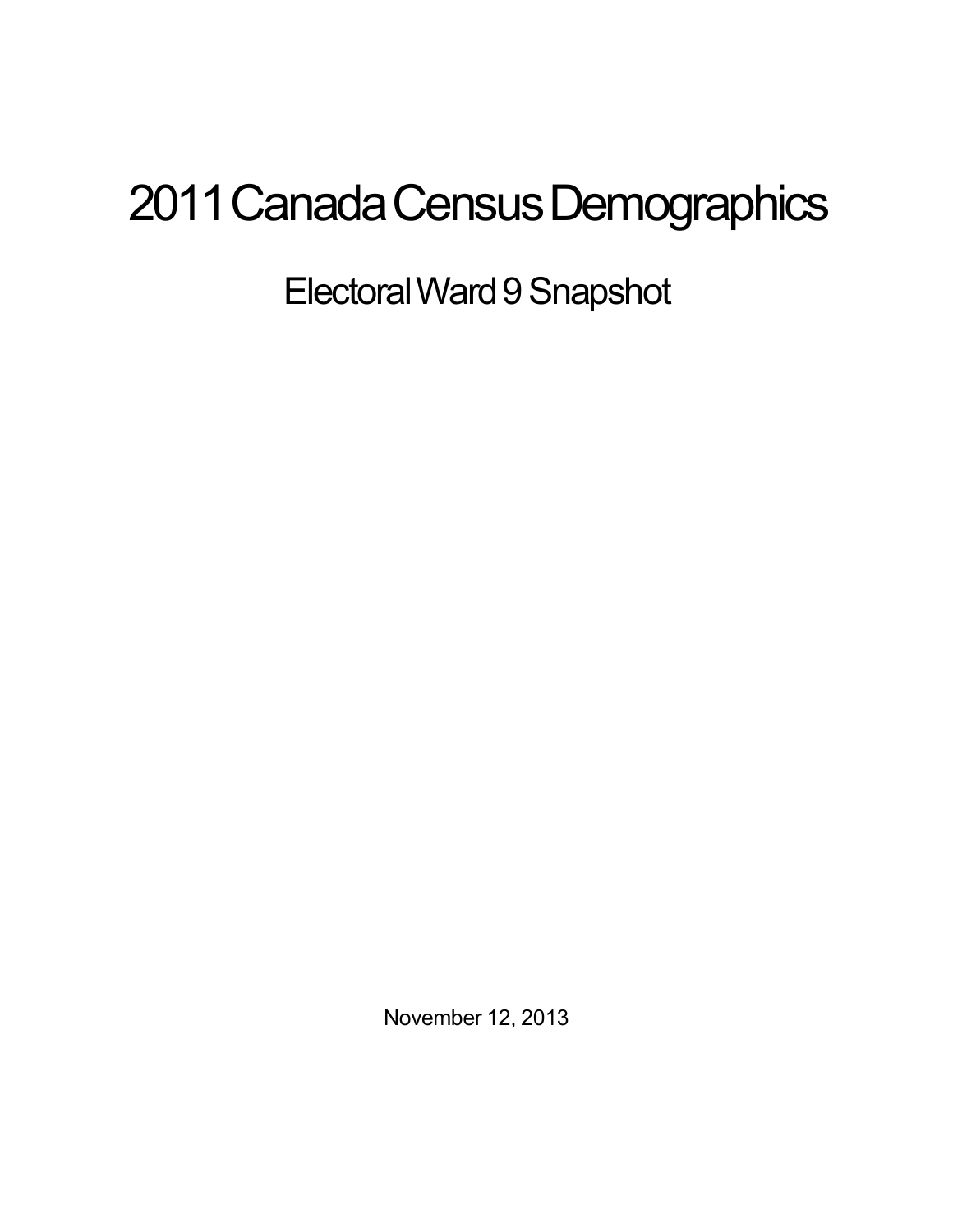Prepared by City of Windsor Planning Dept

## **Table of Contents**

| WARD 9 |  |  |
|--------|--|--|
|        |  |  |
|        |  |  |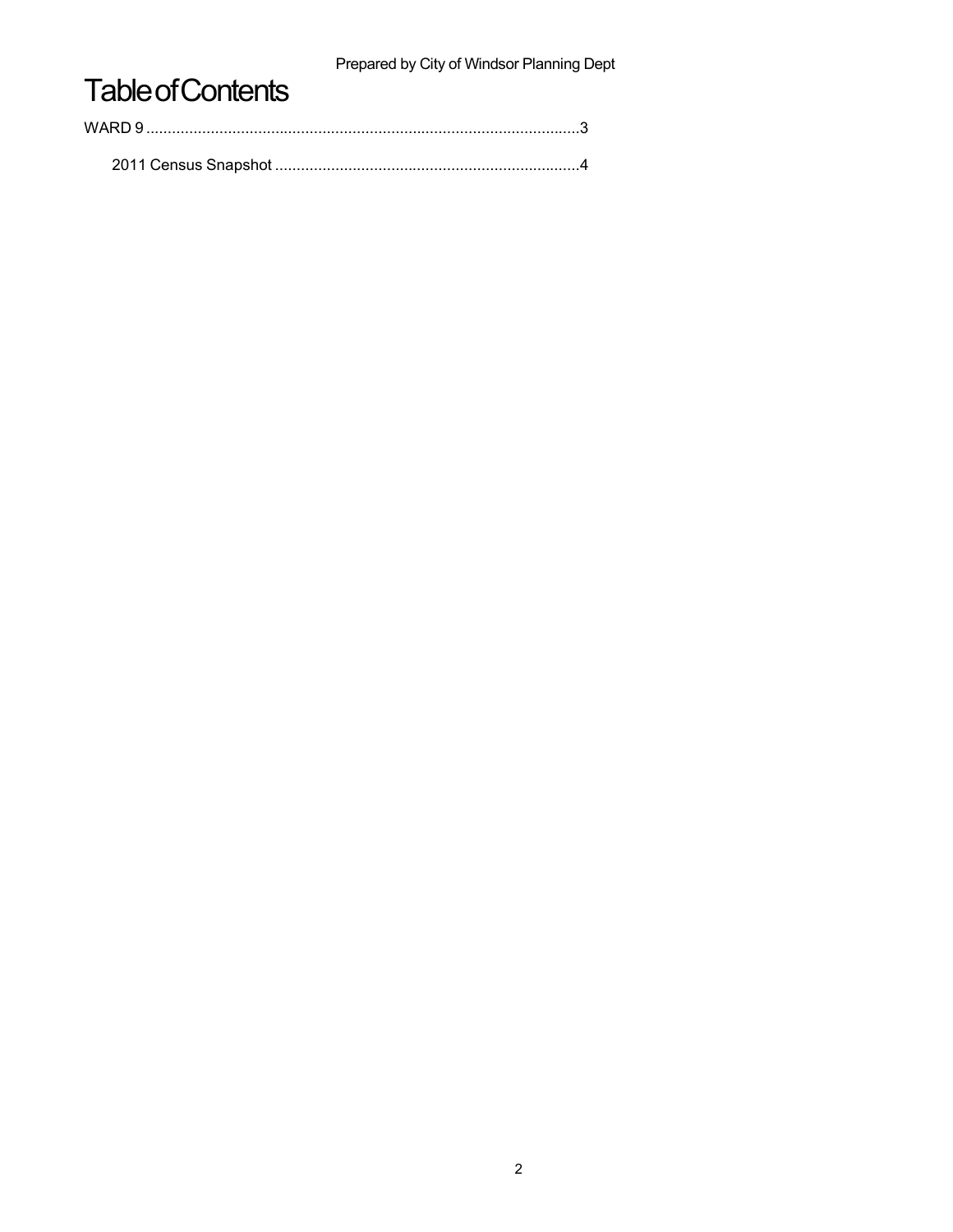Prepared by City of Windsor Planning Dept WARD 9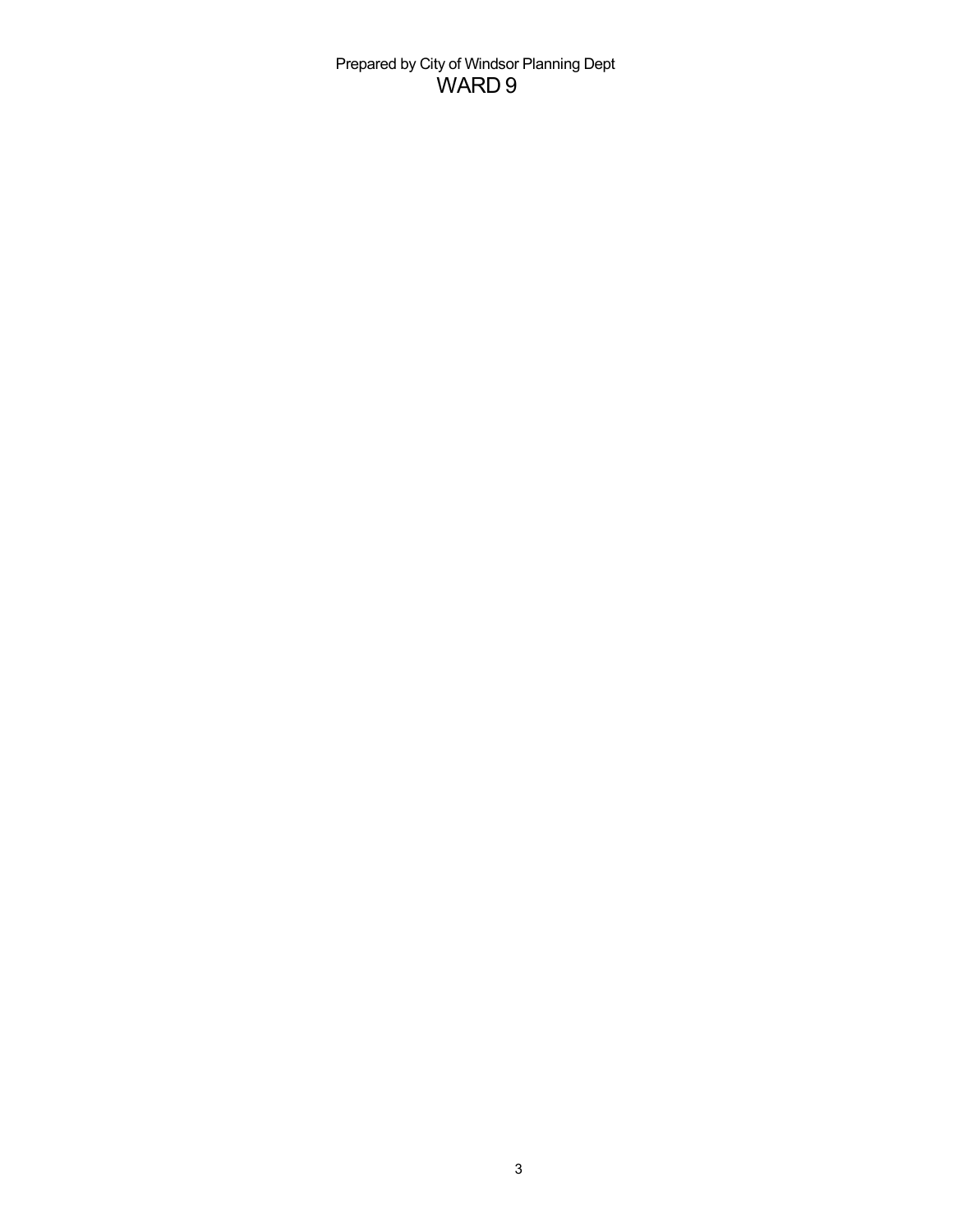## Prepared by City of Windsor Planning Dept 2011 Census Snapshot

| 2011 Census<br><b>Snapshot</b> | WARD 9         |     |
|--------------------------------|----------------|-----|
|                                |                | ℅   |
| <b>Total Population</b>        | 19,945         |     |
| <b>Males</b>                   | 9,836 49%      |     |
| Females                        | 10,109 51%     |     |
|                                |                |     |
| 2011 Population by Age         | 19,945         |     |
| 0 to 4 years                   | 1,259          | 6%  |
| 5 to 9 years                   | 1,534          | 8%  |
| 10 to 14 years                 | 1,596          | 8%  |
| 15 to 19 years                 | 1,541          | 8%  |
| 20 to 24 years                 | 1,169          | 6%  |
| 25 to 29 years                 | 1,008          | 5%  |
| 30 to 34 years                 | 1,246          | 6%  |
| 35 to 39 years                 | 1,495          | 7%  |
| 40 to 44 years                 | 1,793          | 9%  |
| 45 to 49 years                 | 1,734          | 9%  |
| 50 to 54 years                 | 1,469          | 7%  |
| 55 to 59 years                 | 1,091          | 5%  |
| 60 to 64 years                 | 846            | 4%  |
| 65 to 69 years                 | 736            | 4%  |
| 70 to 74 years                 | 580            | 3%  |
| 75 to 79 years                 | 433            | 2%  |
| 80 to 84 years                 | 287            | 1%  |
| 85 years and over              | 168            | 1%  |
|                                |                |     |
| Average age                    | 36.3           |     |
| Median age                     | 37.2           |     |
| Dominant age group             | 40 to 44 years |     |
|                                |                |     |
| <b>Families</b>                | 5,653          |     |
| Persons per family             | 3.3            |     |
|                                |                |     |
| Two-parent families            | 4,834 86%      |     |
| With no children at            | 1,689 30%      |     |
| home                           |                |     |
| With children at home          | 3,147          | 56% |
| Lone-parent familiies          | 821            | 15% |
|                                |                |     |
| Children per family            | 1.4            |     |
|                                |                |     |